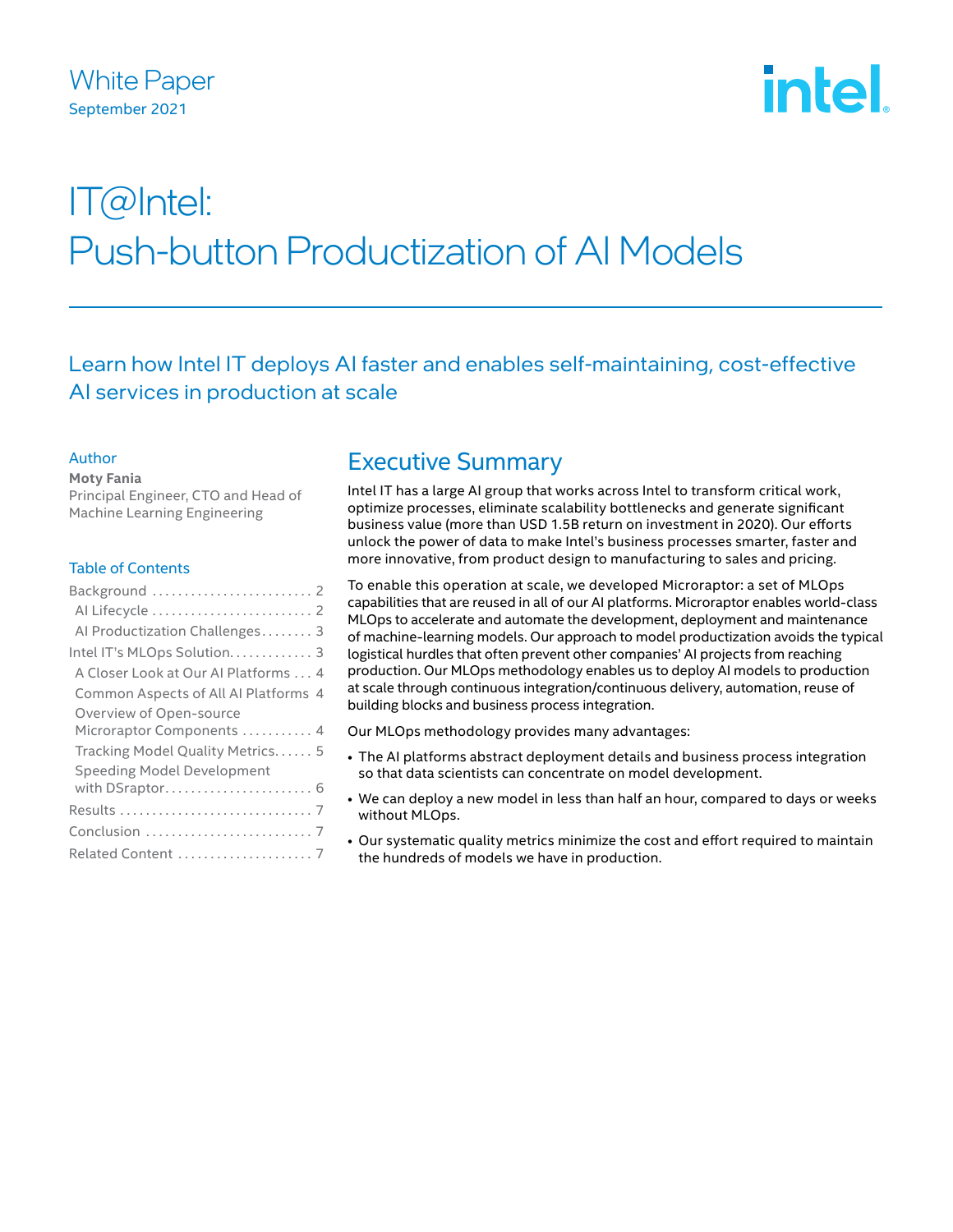## <span id="page-1-0"></span>**Background**

Intel IT's AI group includes over 200 data scientists, machine-learning (ML) engineers and AI product experts. We systematically work across Intel's core activities to deliver AI solutions that optimize processes and eliminate various scalability bottlenecks. We use AI to deliver high business impact and transform Intel's internal operations, including engineering, manufacturing, hardware validation, sales, performance and Mobileye (see Figure 1). Over the last decade, we have deployed over 500 ML models to production—more than 100 models were deployed just during the last year.

Product Engineering Personalize unit testing to improve capacity, cost, quality and PnP

Power and Performance Boost PnP by making Intel's products smart and adaptive

Manufacturing Improve yield through proactive actuation to changes

Increase revenue by enabling autonomous sales Sales

Uncover hidden bugs while reducing compute resources Hardware Validation

Mobileye Enable data services by harnessing insights from cars equipped with Mobileye

#### **Figure 1.** Our AI efforts support many areas of Intel's business.

By embedding and enabling AI across Intel's critical business processes, we delivered more than USD 1.56B in value in 2020. Here are some examples:

- We automated and enhanced our product validation capabilities, and created more intelligent products that reduced power and improved both performance and battery life.
- We provided data insights that enabled Intel's sales force to better target customers with relevant and valuable solutions, and helped determine the right product performance and pricing structure for customers.
- We helped improve factory yield by an extra 3.7 million units (USD 372 million) for a combination of several Intel® processors.

While many companies' AI journeys are in their infancy many are still conducting small proofs of concept—Intel is reaping substantial business value from AI across the entire enterprise. One thing we've learned along our AI journey is that treating each AI project as a separate entity cannot lead to long-term production-level benefits. To truly reap the benefits of AI, we must fully understand the AI lifecycle and solve the challenges of creating and maintaining AI algorithms at scale.

#### AI Lifecycle

As illustrated in Figure 2, the lifecycle of AI consists of three steps.

**Step 1.** The first, essential step is to develop a high-quality ML model that meets specific business requirements and is proven to address the problem we are attempting to solve. However, simply producing the model is not sufficient.

**Step 2.** Once the model is ready, we would ideally productize it as soon as possible so it can realize its value. By "productize," we mean that we put an AI solution to work transforming data into business insights for a specific problem or use case.

**Step 3.** Once the model is deployed in production theoretically generating good business value—we cannot rest. Models degrade over time. Without proactive monitoring and tracking of model health and taking appropriate maintenance actions (such as retraining), the model may degrade to a point that it provides incorrect results and even cause real damage.



**Figure 2.** The Al lifecycle has three steps—all of which must be streamlined for AI to produce business value.

While maintaining a few models in production is not hard, at larger scale—we have hundreds of models in production—it becomes a bigger challenge. Our main concern is that our AI experts may become so busy with maintaining existing ML models that they no longer have bandwidth to solve new problems with AI and create new value and growth. Therefore, we believe it is imperative to perform model maintenance efficiently so that most AI resources can focus on new projects and new business problems. We want to avoid continually dealing with issues related to a multitude of already-deployed models.

Our IT AI group's goal is to productize models in minutes using full automation along with an adaptation of the continuous integration/continuous delivery (CI/CD) concept common in the software world. We have adapted our DevOps infrastructure—which we typically use for fully automated releases and deployment processes for traditional software—to apply the same methodology in the world of AI.

Once in production, our goal is to efficiently and proactively manage and maintain models. We set an ambitious goal of investing 10 percent or less of total resources in maintenance efforts. For the past few years, we have sustained this 10 percent investment level and have continuously reduced its cost, despite the growing scale and hundreds of new models deployed annually.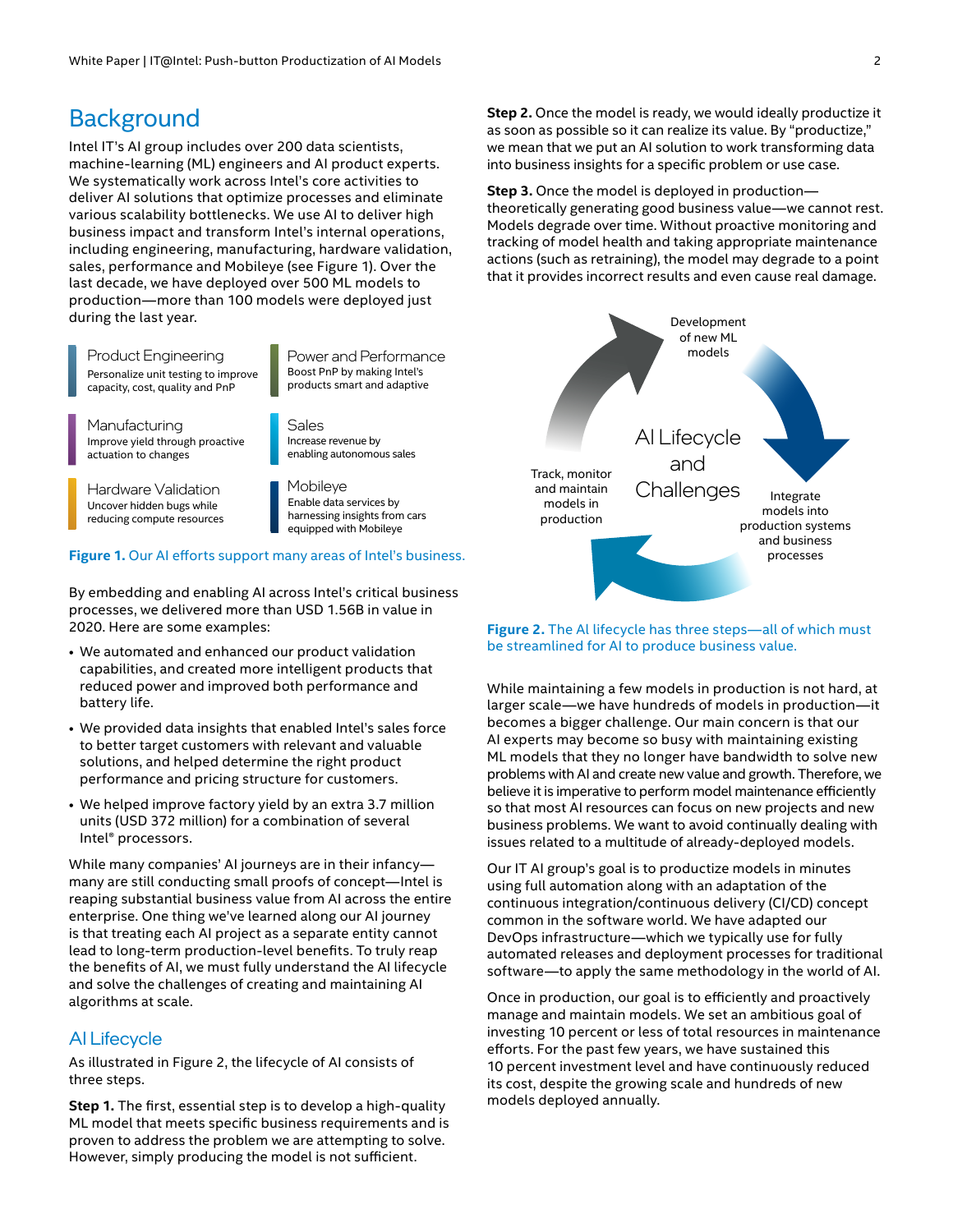#### <span id="page-2-0"></span>AI Productization Challenges

In the real world, productizing AI models typically requires substantial time and effort. In many cases, a model may never make it to production. In fact, productizing ML is one of the biggest challenges in AI practices today. About 87 percent of AI projects languish in the lab,<sup>1</sup> and "launching pilots is deceptively easy but deploying them into production is notoriously challenging."2

Creating custom ML applications is a primary hurdle to productization of ML models. It is tempting to build a dedicated wrapper application for each model using modern compute platforms, tools and open-source code—these offer excellent building blocks for implementing any application, system or AI solution. With this approach, each AI solution or model is built as a small, isolated application and deployed to production. The custom wrapper application handles data extraction and data preparation. It also exposes the model's results for consumption through a web service, a file or a report. It can take two to three weeks to develop a wrapper application and an additional week to test, so a model can be productized in a few weeks.

However, based on our experience, the custom wrapper approach is not scalable. It can easily lead to a chaotic situation of hundreds of unmanaged AI applications. The following list depicts the primary drawbacks of the custom wrapper approach:

- **• Neither easy nor rapid.** A few weeks of effort use considerable resources, which is far longer than the CI/CD goal of productization in mere minutes.
- **• Limited or no reuse.** This approach promotes redundancies instead of reuse. Different applications may be performing similar tasks that potentially could have been reused.
- **• No separation of concerns (tasks).** The data scientist developing the model may be also required to develop the wrapper, which usually requires code that has nothing to do

<sup>1</sup> VB, "Why Do 87% of data science projects never make it into production?" [venturebeat.com/2019/07/19/why-do-87-of-data-science-projects-never-make-it-into-production](https://venturebeat.com/2019/07/19/why-do-87-of-data-science-projects-never-make-it-into-production/)

<sup>2</sup> Gartner, "I&O leaders need to strategically leverage AI as a core accelerant to digital business<br>initiatives." gartner.com/smarterwithgartner/gartner-predicts-the-future-of-ai-technologies initiatives," gartner.com/smarterwithgartner/gartner-pred

with data science. Even if a software developer writes the wrapper, it is likely that the developer and the data scientist may need to engage in substantial communication and rework.

• **High cost to maintain models.** With hundreds of unmanaged AI applications scattered across the enterprise, model management becomes a problem. It is difficult to monitor and track the health of so many applications; as models inevitably degrade, issues and escalations are also inevitable.

#### What Is MLOps?

Machine-learning operations (MLOps) is the practice of efficiently developing, testing, deploying and maintaining ML in production. It automates and monitors the entire ML lifecycle and enables seamless collaboration across teams, resulting in faster time to production and reproducible results.

## Intel IT's MLOps Solution

Intel IT has been using DevOps for years to streamline project and software delivery. To avoid the problems associated with the custom wrapper approach to productization of AI, we applied our DevOps learnings and infrastructure to enable and improve machine-learning operations (MLOps). To enable MLOps, we build an AI productization platform for each business domain that we work with, such as sales or manufacturing (see Figure 3). Models and AI services are all delivered, deployed, managed and maintained on top of the AI platforms.

Our ML engineers build the ML workflows and infrastructure necessary to productize AI models and enable MLOps. These engineers have the following primary duties:

- Extract and organize data for ML at scale.
- Build inference interfaces for ML models.
- Enable MLOps for CI/CD and automation of ML pipelines.
- Build and sustain AI platforms.



**Figure 3.** AI platforms for each business domain have unique features.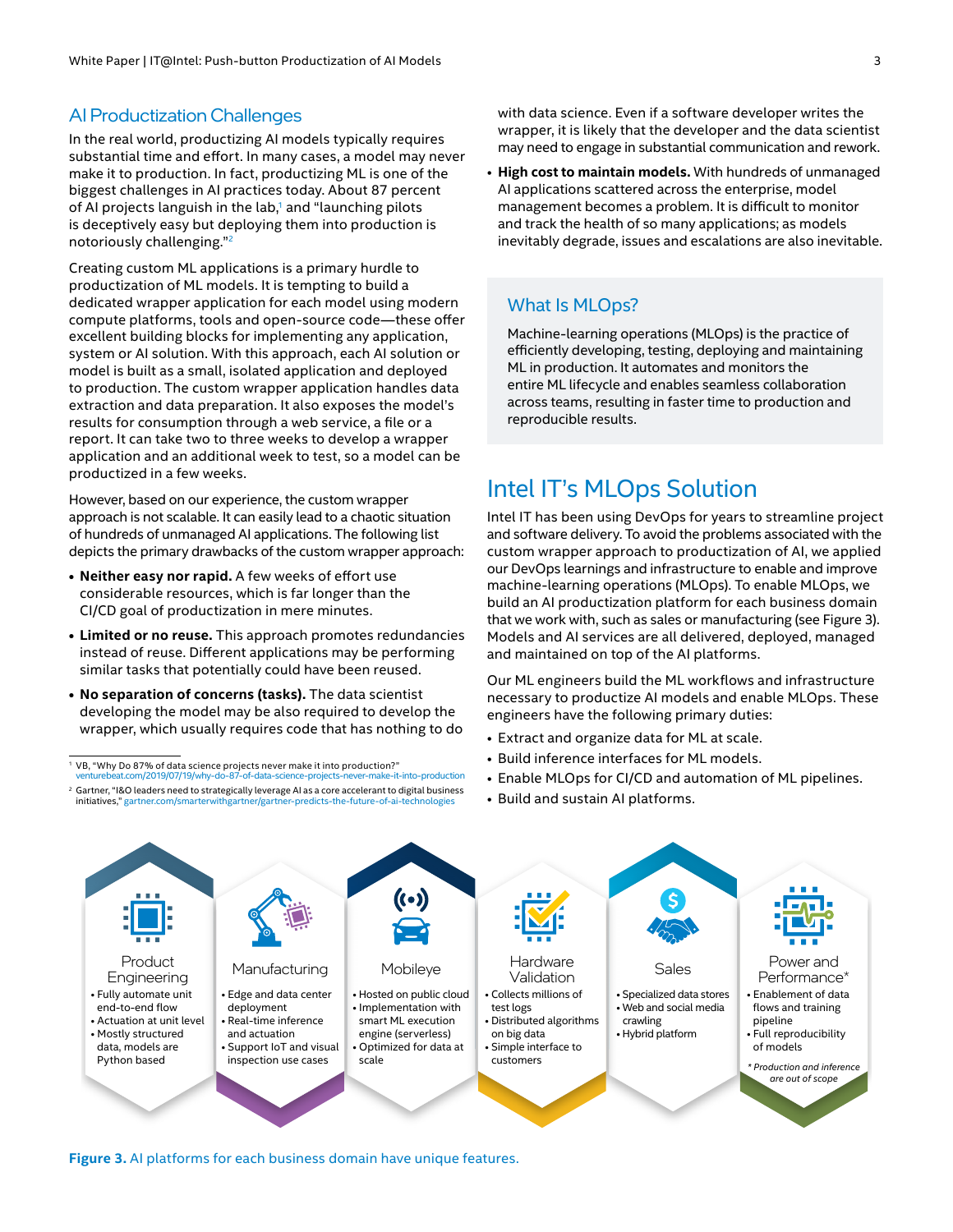#### <span id="page-3-0"></span>A Closer Look at Our AI Platforms

AI platforms have four main tasks:

- Enable an easy way to rapidly deploy models to production, with full CI/CD.
- Acquire data that is relevant to all models in that business domain, with support for both streaming and batch processing. The platform extracts data that could be used by many models.
- Enable a closed feedback loop at scale and in a timely manner. The platform offers deep integration with business processes. These integration points can be used for many models and the creator of the model does not need to worry about how to integrate the model's results into the business workflow.
- Maintain models. The platform handles all manageability aspects such as retraining models, collecting logs and tracking model health indicators.

Our MLOps approach offers a good separation of concerns, because data scientists can develop models without bothering with the engineering aspects that are not part of their expertise. The AI platforms result in less code overall, more predictability enabled by full automation and more opportunities for code reuse. In addition, the AI platforms include innovative manageability features that help track and maintain models in production and reduce their total cost of ownership. The manageability features include applicative monitoring, built-in health checks, system tests and retraining of models.

Our AI platforms are built using various open-source technologies combined with rich internal intellectual property and in-house resources. In most cases, the platforms are based on a streaming, microservice-architecture that is optimized to be easily deployed with Docker containers and Kubernetes either on-premises or in the public cloud.

AI platforms significantly accelerate time to market and reduce the total cost of ownership of AI solutions. They promote reuse, help AI practitioners become more independent in their work, and generally improve the quality and reliability of AI deployments.

#### Common Aspects of All AI Platforms

Each business domain's AI platform works with different types of data, different data extraction processes and different integration points into the relevant business workflow. However, our AI platforms encourage reuse because they share several objectives:

- Enable experiment tracking, model registry and training reproducibility.
- Achieve separation of concerns and require minimal handoffs or rework between data scientists and ML engineers.
- Enable CI/CD for model deployment.
- Enable scalable and flexible inference system(s).
- Enable maintainability and quality of models in production.

To satisfy these common requirements, we built Microraptor: a set of reusable MLOps capabilities that are reused in all of our AI platforms. Microraptor was developed to enable a fully automated CI/CD process for models, combined with systematic measures to minimize the cost and effort required to maintain hundreds of models in production. Among many capabilities, Microraptor enables deployment of complex models to production in minutes (push-button deployments); while in production, it runs the AI models at scale, tracks their quality metrics with a built-in model quality indicator system and enables advanced retrain capabilities.

#### Overview of Open-source Microraptor Components

As illustrated in Figure 4, Microraptor uses many opensource technologies to enable the full MLOps lifecycle while abstracting the complexity of these technologies from the data scientists. Data scientists do not have to know anything about Kubernetes, Helm, Seldon, Jenkins or Elasticsearch. They can focus their efforts on finding or developing the best ML model.

Once the model is ready, a data scientist can simply register the model to MLflow (an open-source platform for managing the end-to-end ML lifecycle) while complying with some basic coding standards. Everything else—from building to testing to deploying—happens automatically. The model is first deployed as a release candidate that can be later activated with another push of a button into the relevant business domain's AI platform.



**Figure 4.** The Microraptor architecture uses a variety of open-source components, some of which we have customized.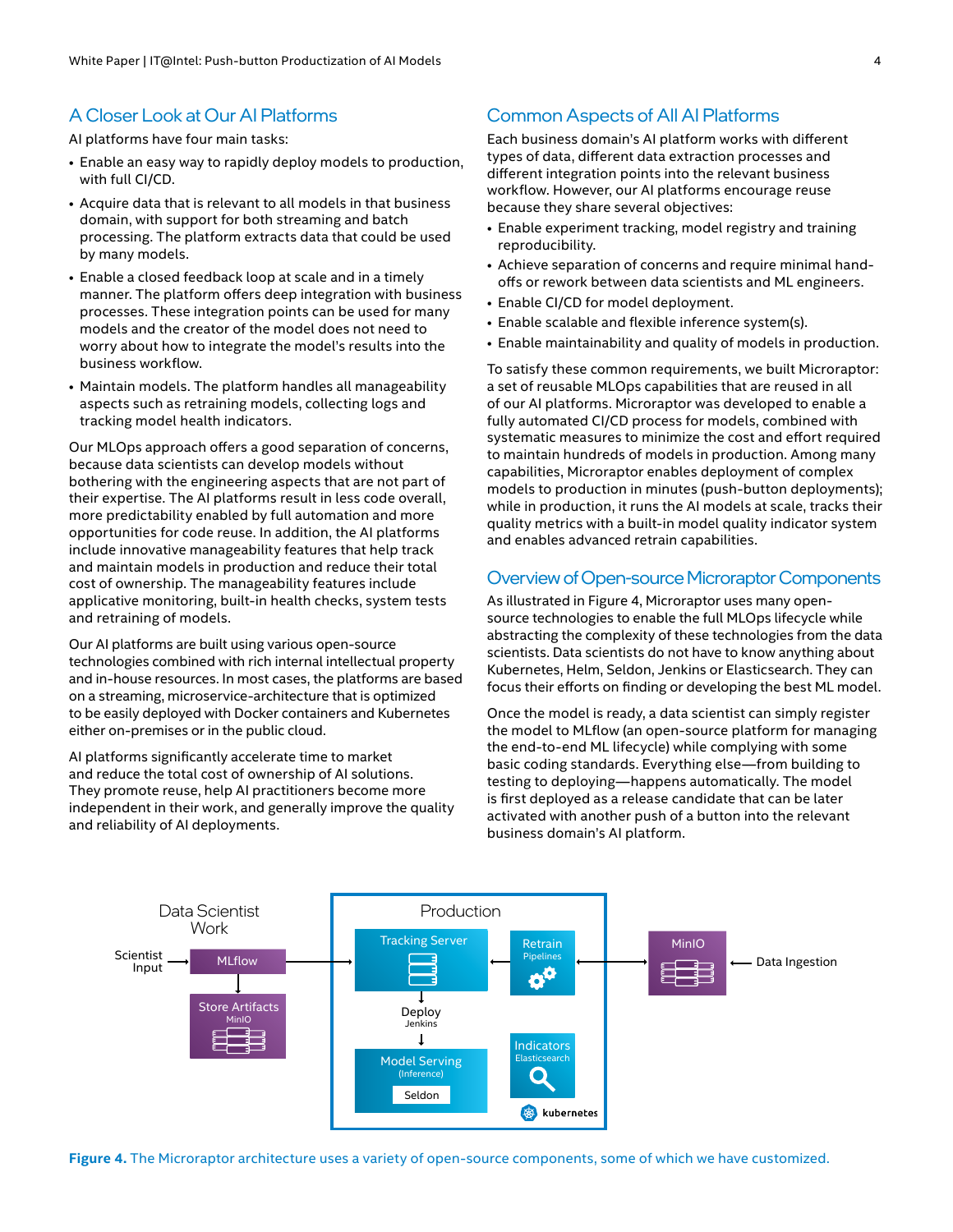<span id="page-4-0"></span>

**Figure 5.** Microraptor supports push-button continuous delivery of models.

As Figure 5 shows, the CI/CD process is fully automated. The following sections provide more detail on the customized AI platform components (the other components are common open-source tools available online).

#### MLflow

MLflow is a platform to streamline ML development, including tracking experiments, packaging code into reproducible runs and sharing and deploying models. We chose MLflow because it can support many ML frameworks, which provides flexibility. We use MLflow for experiment tracking and for the model registry. In addition to these out-of-the-box features, we enabled easy instantiation, full model reproducibility and a shared storage (see Figure 6). Our approach to storage means that instead of storing experiments' artifacts and logs to the local file system, Microraptor stores everything in an object store based on MinIO, improving storage reliability and enabling sharing of results and progress at the team level.



**Figure 6.** MLflow uses shared MinIO storage to improve reliability and shareability.

#### Seldon

To enable a scalable inference engine on top of Kubernetes, we use Seldon, which can convert ML models from ML frameworks like TensorFlow and PyTorch or language wrappers such as Python and Java into production REST microservices. Seldon can scale to thousands of production ML models and provides advanced ML capabilities out of the box, including Request Logging, A/B Tests, Canary testing and more. However, working with Seldon requires technical skills that are not typically part of a data scientist's skill set. Therefore, Microraptor abstracts this complexity and provides an easy way to define a Seldon Graph just with Python logic and a configuration YAML file. Data scientists can fully own the deployment process with an automated CI/CD process and without being dependent on ML engineers or having to understand the technical concepts of Kubernetes or Helm charts.

#### Tracking Model Quality Metrics

Once ML models are deployed to production, the quality and performance of models degrade over time. Predictions become less accurate as time passes; this degradation may even lead to real damage to the relevant business processes that rely on those predictions. Therefore, it is essential to track models in production, monitor their health and respond to issues as they arise. We have included a subsystem in Microraptor that enables the development, deployment and management of model-quality metrics and can be used for alerting and actuation to trigger an automatic retrain or if necessary, human attention.

This subsystem (see Figure 7) was designed to allow development of indicators using Python skills only so data scientists can develop indicators and quality metrics independently, without the help of ML engineers.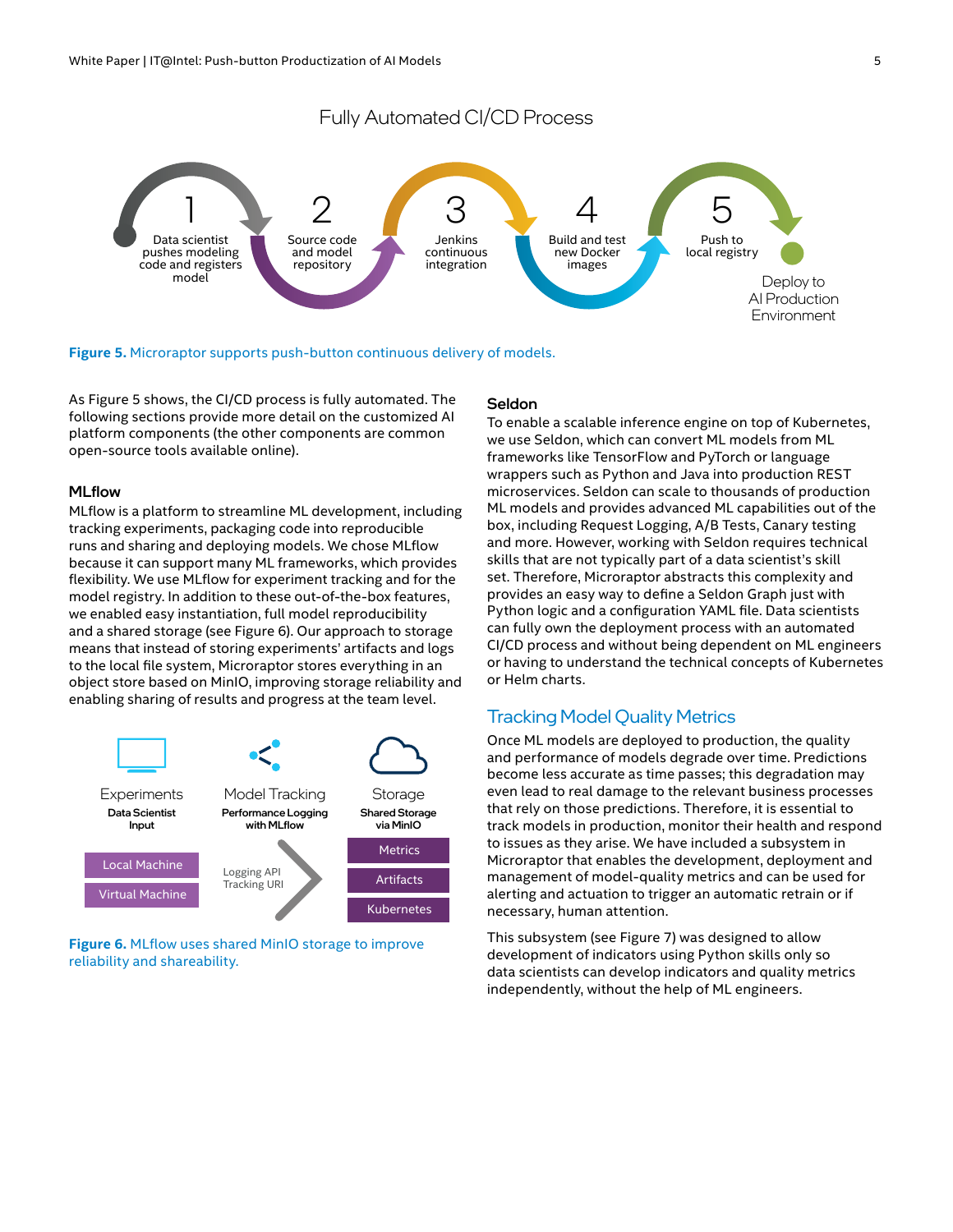<span id="page-5-0"></span>To achieve this goal, Microraptor offers the following layers:

- A logger component keeps a record of the inputs and outputs of each inference request. This raw data is collected automatically and sent to Elasticsearch.
- On top of this logging data, the system calculates near-realtime aggregations, as required, that can create summarized data. These summaries include counts, averages, standard deviations and so on.
- The system offers an easy way to add relevant data and resources that may be required for the aggregation calculations. This additional information includes labels, training data metadata, statistical distribution and more.
- Finally, the subsystem allows data scientists to provide custom logic/rules to calculate the indicators using Python, with easy access to the data generated by previous layers, which is stored in Elasticsearch.

Once data from all these layers is available in Elasticsearch, it can be used for proactive evaluation of the health of the models. Kibana is an open user interface that visualizes the indicators and quality metrics that were stored in Elasticsearch. ElastAlert is a simple open-source framework for alerting on anomalies, spikes or other patterns of interest from data in Elasticsearch. Microraptor uses ElastAlert to define rules and more complex Python logic to calculate metrics and to trigger the required actuation.



**Figure 7.** Microraptor includes a model-quality metrics subsystem.

Once computed, the quality metrics can be used for alerting and actuation to trigger retraining or tuning of models or human intervention. In addition to the ability to create our own indicators, we have included some industry-standard model metrics in Microraptor, which are available out-of-thebox, such as:

- **• Identify concept drift.** Detect changes in the distribution of production features.
- **• Check for numeric stability.** Analyze the model's prediction stability and classification classes frequency stability.
- **• Skew monitoring.** For specific model types, such as ensembles, A/B and Graphs, monitor multiple ML models with production inputs and compare metrics to analyze the stability of each model.
- **• Monitor predictions versus labels.** Also referred to as "offline proxy metrics," these metrics are used for models where true labels are known. Examples of metrics in this category are normalized discounted cumulative gain (nDCG), log loss, square error and confusion metrics.

#### Speeding Model Development with DSraptor

Initially, we focused on Microraptor as an example of how to easily deploy models to and maintain them in production. However, it is equally important to reduce the time to market for creating new ML models. To this end, we recently created DSraptor, an AI custom-built platform component that accelerates the time that it takes to develop new ML models, while improving productivity and quality. It is based on Kubeflow pipelines and Python Domain-specific Language for Argo Workflows. We enhanced these elements by adding capabilities, including the following:

- A syntax more similar to native Python
- Ability to work with the tool seamlessly, whether locally or remotely
- Global storage
- Reusable components
- An interactive mode
- An extensive tracking metastore

Both data scientists and ML engineers use DSraptor to accelerate the development of new models, create automodeling processes and to enable automated model retraining. Among its many benefits, DSraptor reduces the common rework associated with productizing ML pipelines. The pipelines that are produced by data scientists can be easily integrated into bigger production pipelines more quickly compared to traditional methodologies. In addition, DSraptor makes it much simpler to deploy extensive model retrain jobs as DSraptor pipelines. These retrain pipelines can be based, to an extent, on the work of the data scientist who produced the initial model(s). Other benefits include code modularity and quality; easy parallelism of exploration work on a larger compute cluster; and extensive reuse by allowing the creation of shared components or pipelines that can be seamlessly imported into new pipelines. We plan to provide more details on DSraptor in a future IT@Intel white paper.